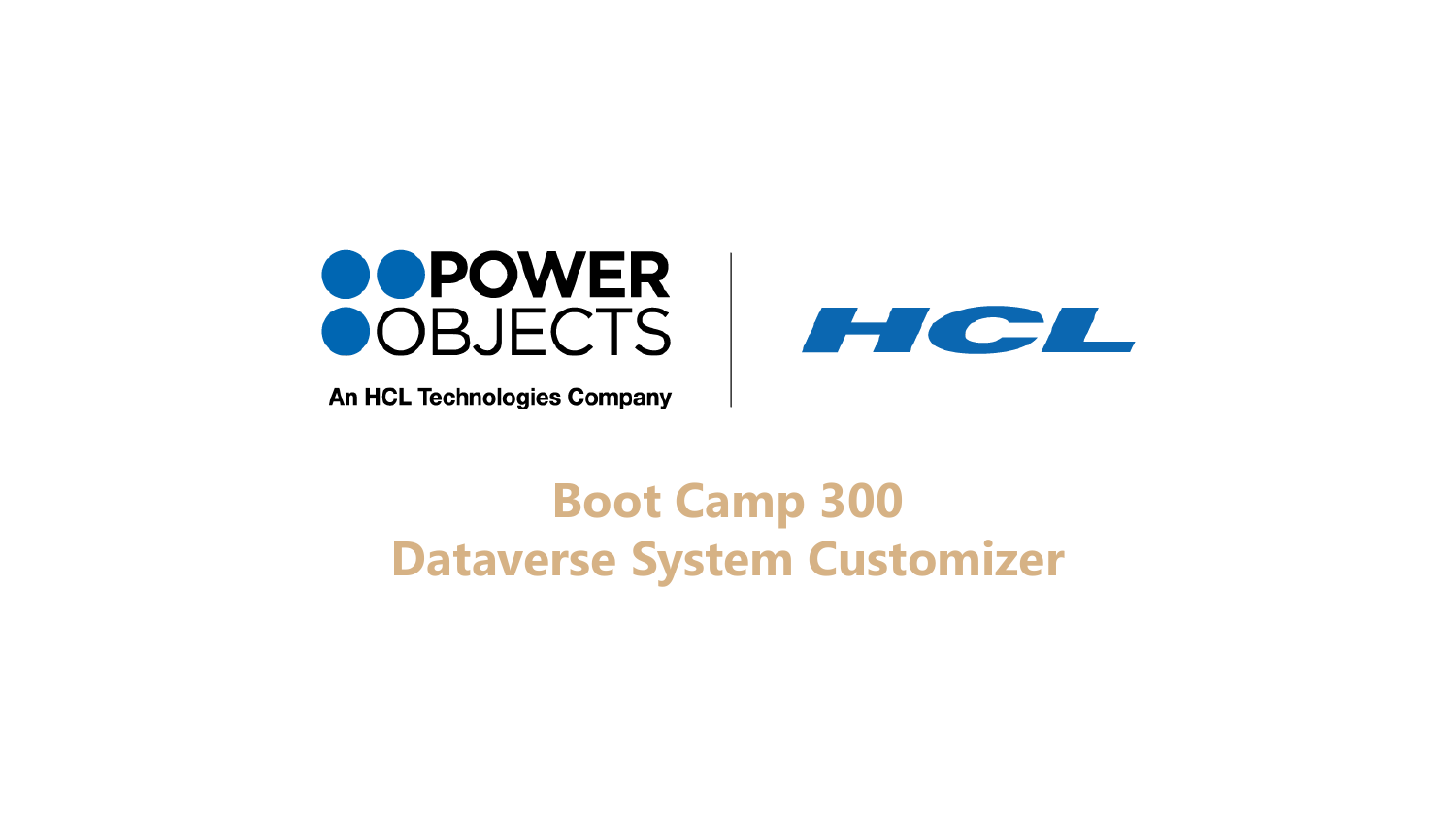# **Course Level: 300**



Become a low code applications master at your organization by exploring the plethora of ways you can customize Dynamics 365 and Power Apps modeldriven apps without needing to be a developer! This continuing course in the Dynamics 365 University Dataverse Boot Camp Series gives a comprehensive look at the tools available to administrators and system customizers to build solutions that can leverage the standardized data model of Dataverse and extend the data model it to make custom solutions unique to your organizations processes and requirements.

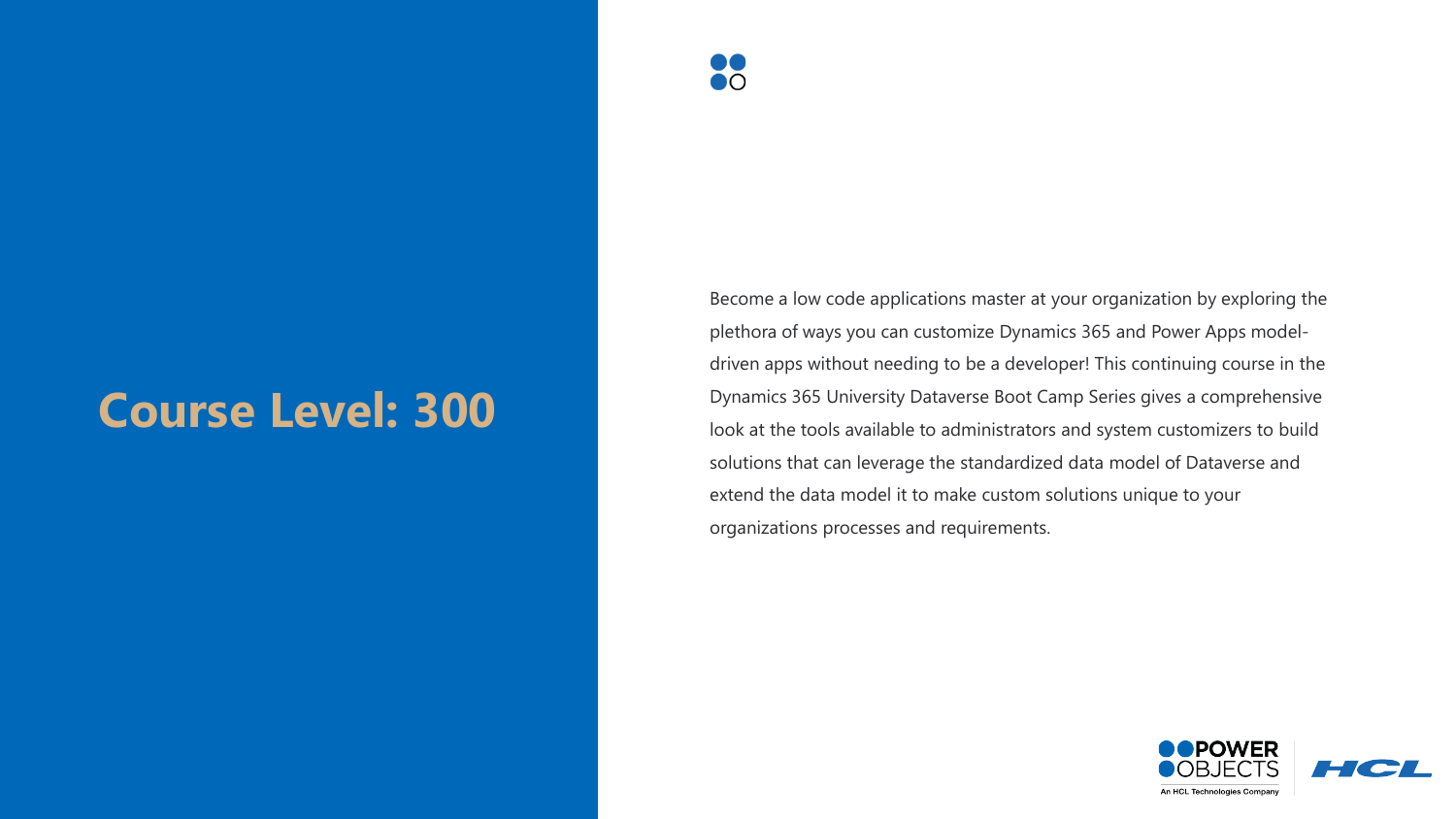

# **At A Glance:**

#### **Boot Camp 300 – Dataverse System Customizer**

### **Why Enroll?**



Customize Dynamics 365 and Power Apps model-driven apps without writing code. Extend the data model and change the user interface with what-you-see-iswhat-you-get tools.

# **Key Takeaways**

| $^{\circ}$<br>$\bullet$<br>$\sim$ |
|-----------------------------------|
| ____                              |
|                                   |
|                                   |

Power Apps environment and solution basics, Edit and create new apps, Extend dataverse model with custom tables and columns, Modify user experience with themes, forms, views, charts and dashboards

### **Who to Enroll?**

- Administrators
- System Customizers
- Developers

#### **Register**

Register for Boot Camp 300 today!

**[Click to Register.](https://education.powerobjects.com/search?q=boot+camp)**

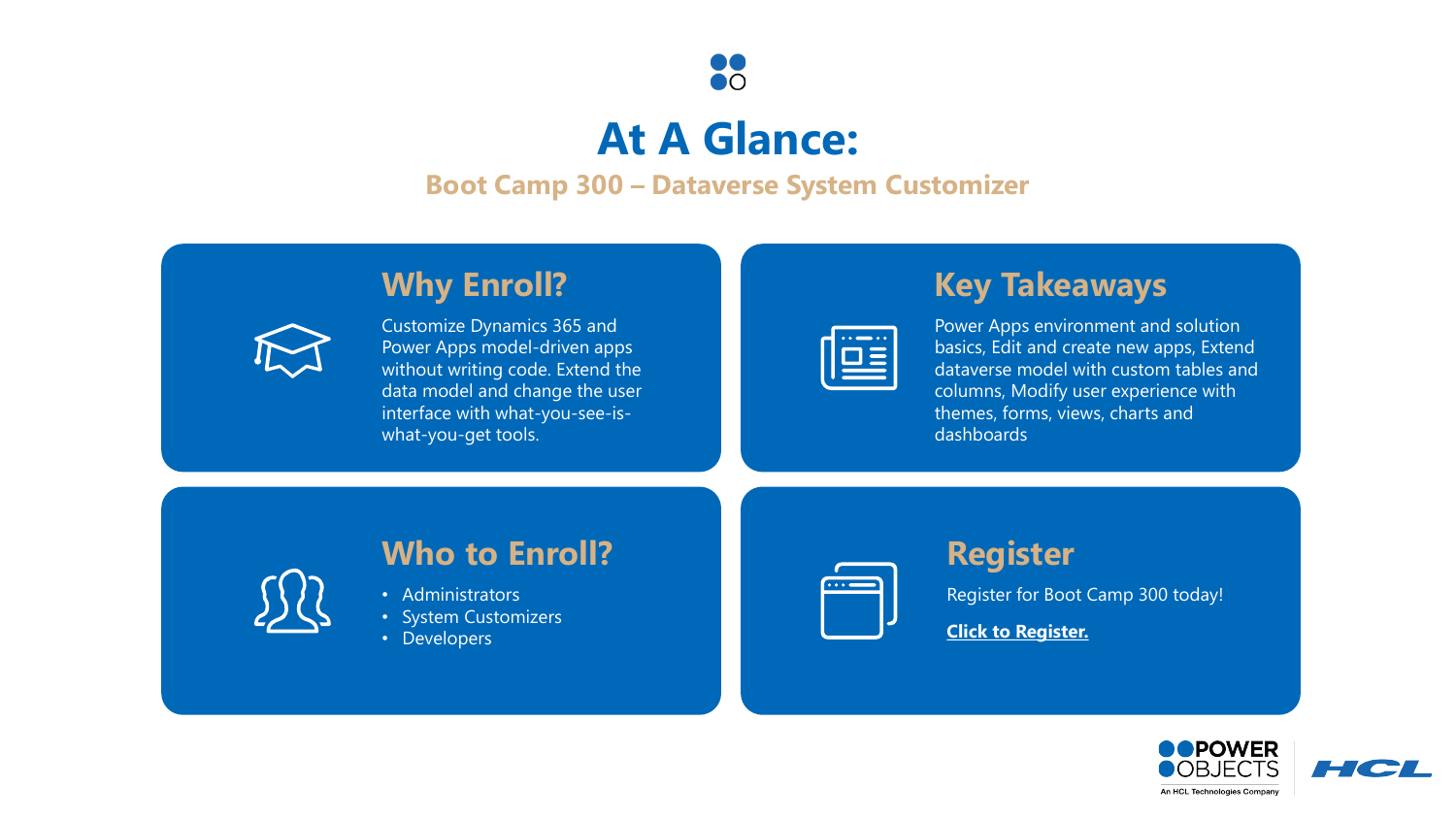# **About This Training**

 $\mathsf{D}\mathsf{O}$ 



# **Intended Audience**

This course is designed to prepare individuals who will be administrating, configuring, customizing or maintaining Dataverse environments with Dynamics 365 or Power Apps model-driven apps for their organizations.



# **Required Prerequisites**

- Boot Camp 100 Introduction to Model-driven Apps or equivalent experience/skills
- Boot Camp 200 Dataverse Administration and Security or equivalent experience/skills



# **Recommended Prerequisites**

Prerequisites are recommendations, and while not required, they are highly advised to ensure a successful learning experience:

• Exposure to a Microsoft Dynamics 365 model-driven app (Dynamics 365 Sales, Dynamics 365 Customer Service, Dynamics 365 Field Service, Dynamics 365 Marketing, or Dynamics 365 Project Operations Lite)

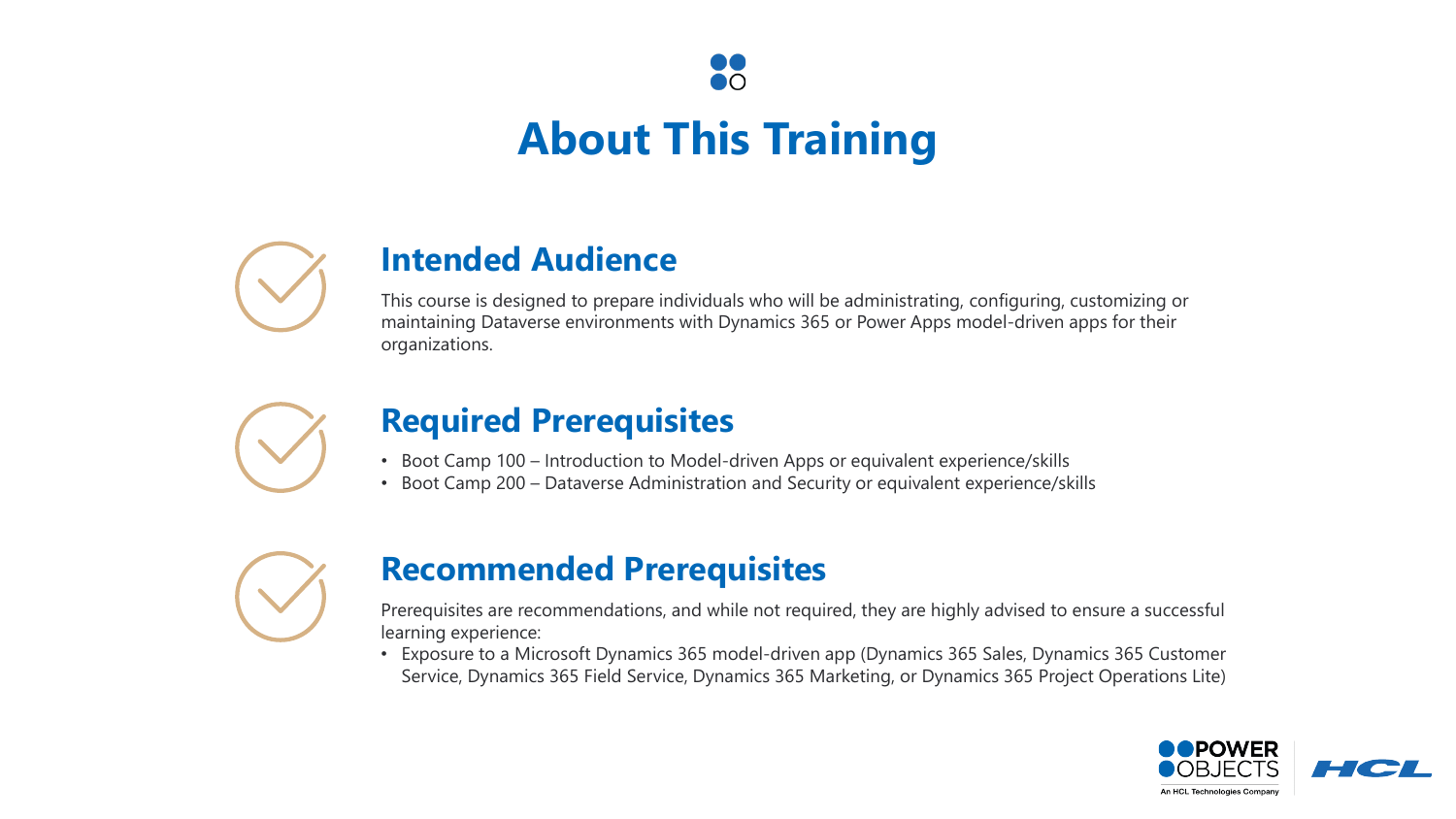

# **This Training Will Empower You To:**

- Create and manage Power Platform environments
- Create model-driven apps with custom sitemaps
- Customize assets available in model-driven apps
- Create Dataverse solutions and publishers
- Build custom tables, columns and relationships
- Manage relationship settings such as cascading, mapping and hierarchy
- Identify the types of forms and views and their uses
- Create and customize forms and views
- Configure classic and interactive system dashboards



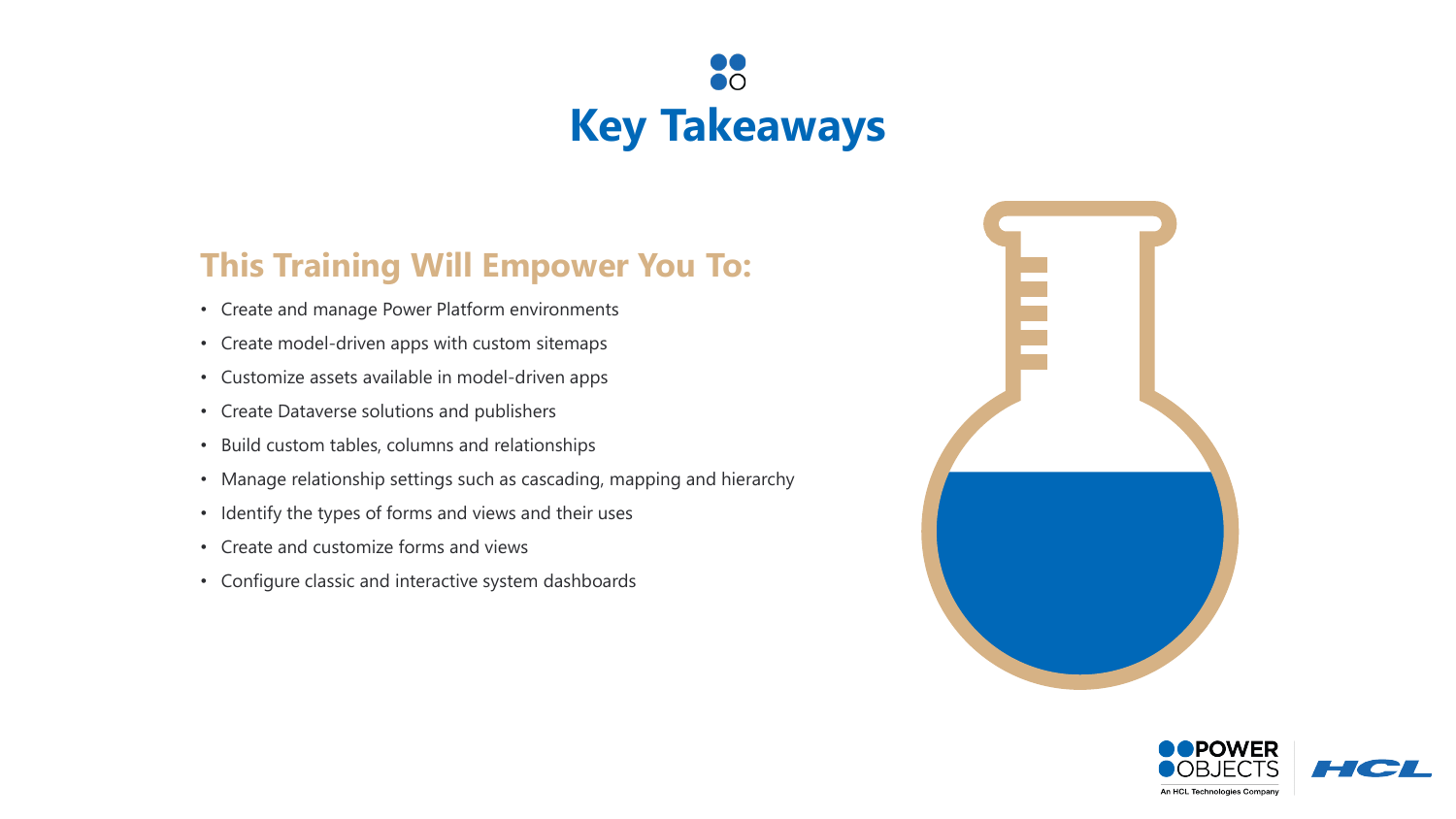

#### **ABOUT CUSTOMIZATION**

• Power Platform Overview

• Customization Levels

• Interface Overview

• Solutions

#### **TABLES AND COLUMNS**

- Types of Tables / Entities
	- Creating Tables
	- Types of Columns / Fields
	- Creating Columns
	- Alternate Keys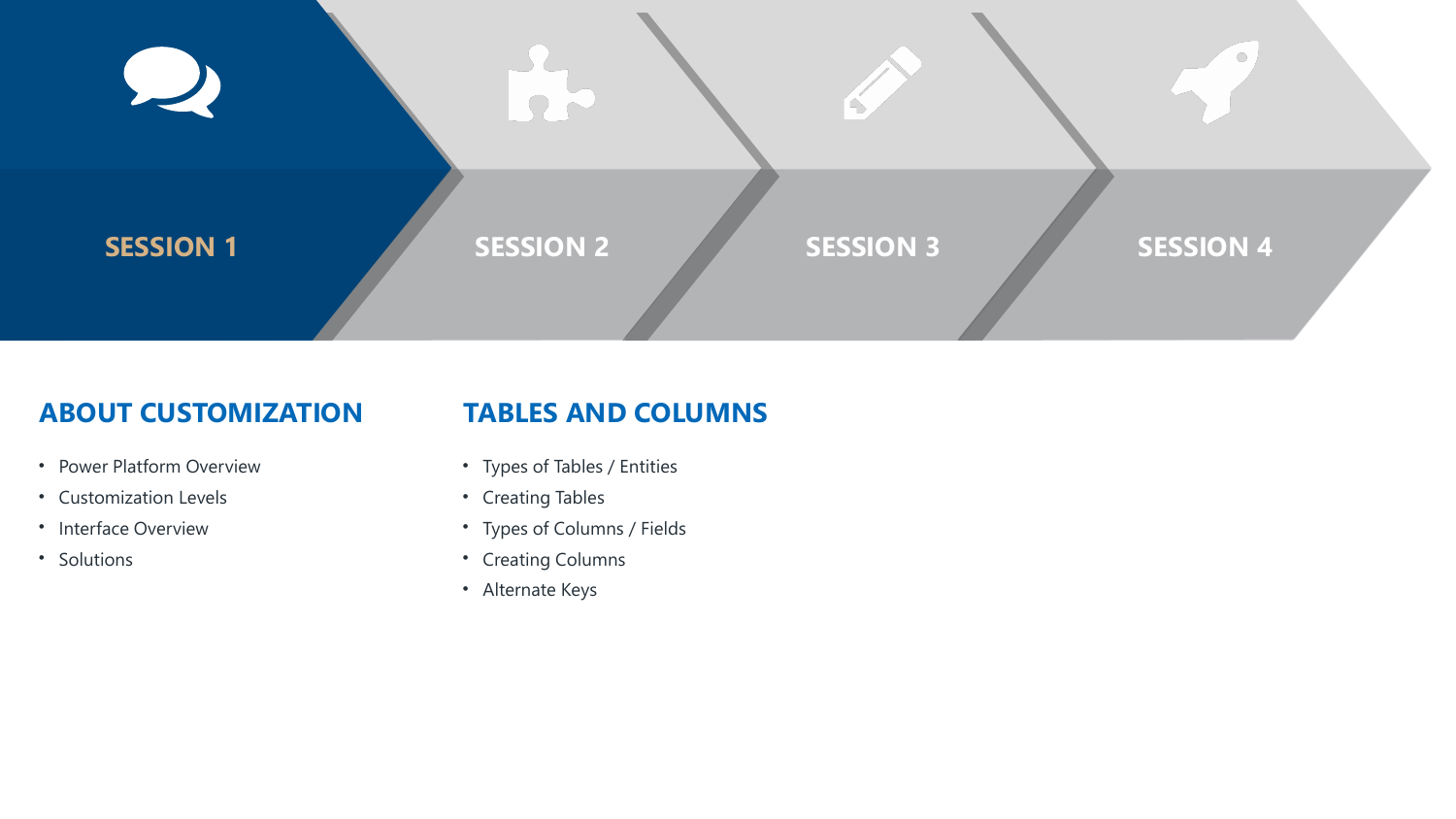

#### **RELATIONSHIPS**

#### **THEMES**

- Relationship Types
- Calculated & Rollup Columns
- Cascading Behavior / Mapping
- Hierarchy Visualization
- Out of the Box Themes
- Theme Customization in the Unified Interface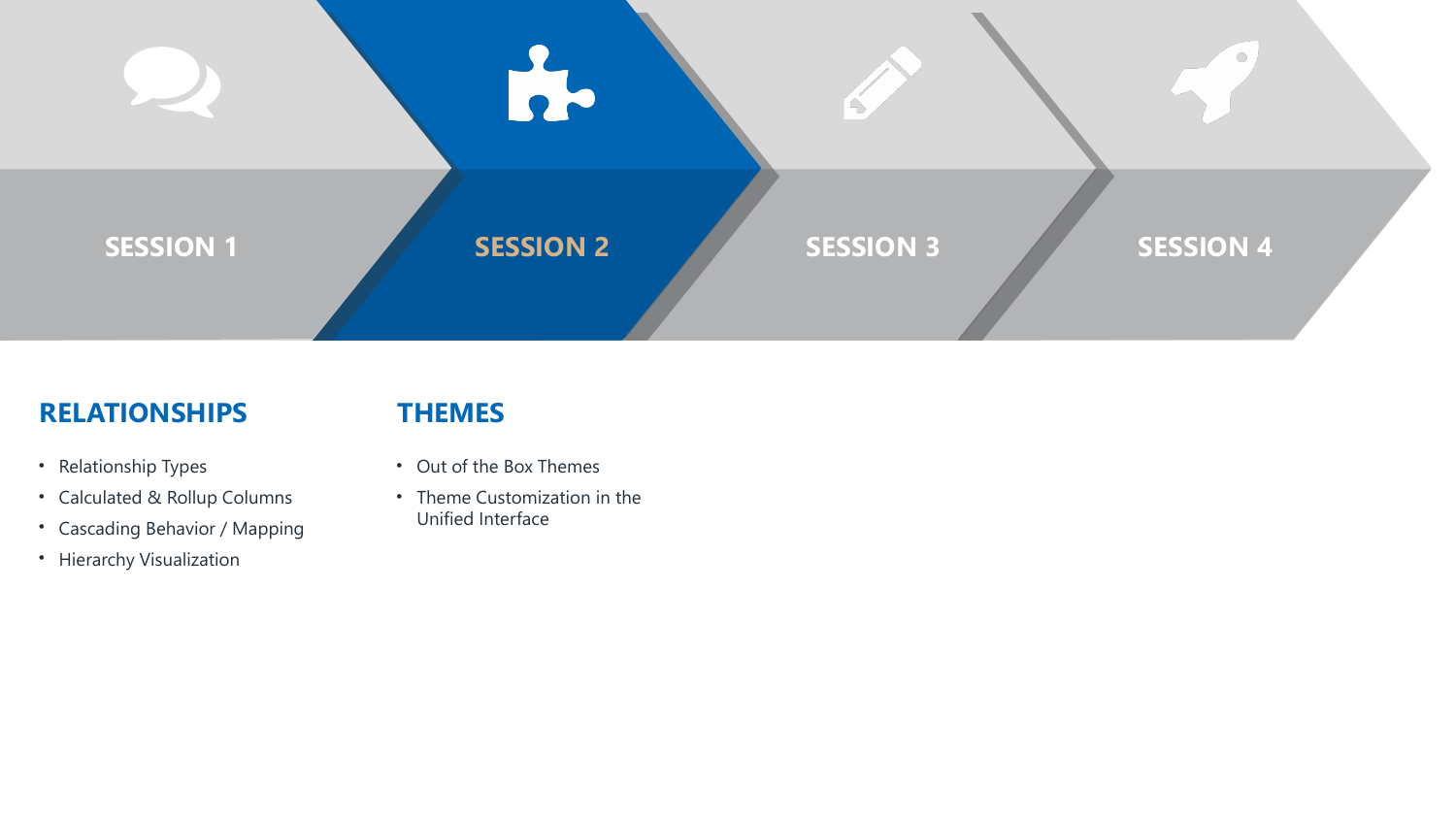

#### **FORMS**

#### **VIEWS AND CHARTS**

- Main Forms
- Quick Forms
- System Views
- Custom Controls on Views
- System Charts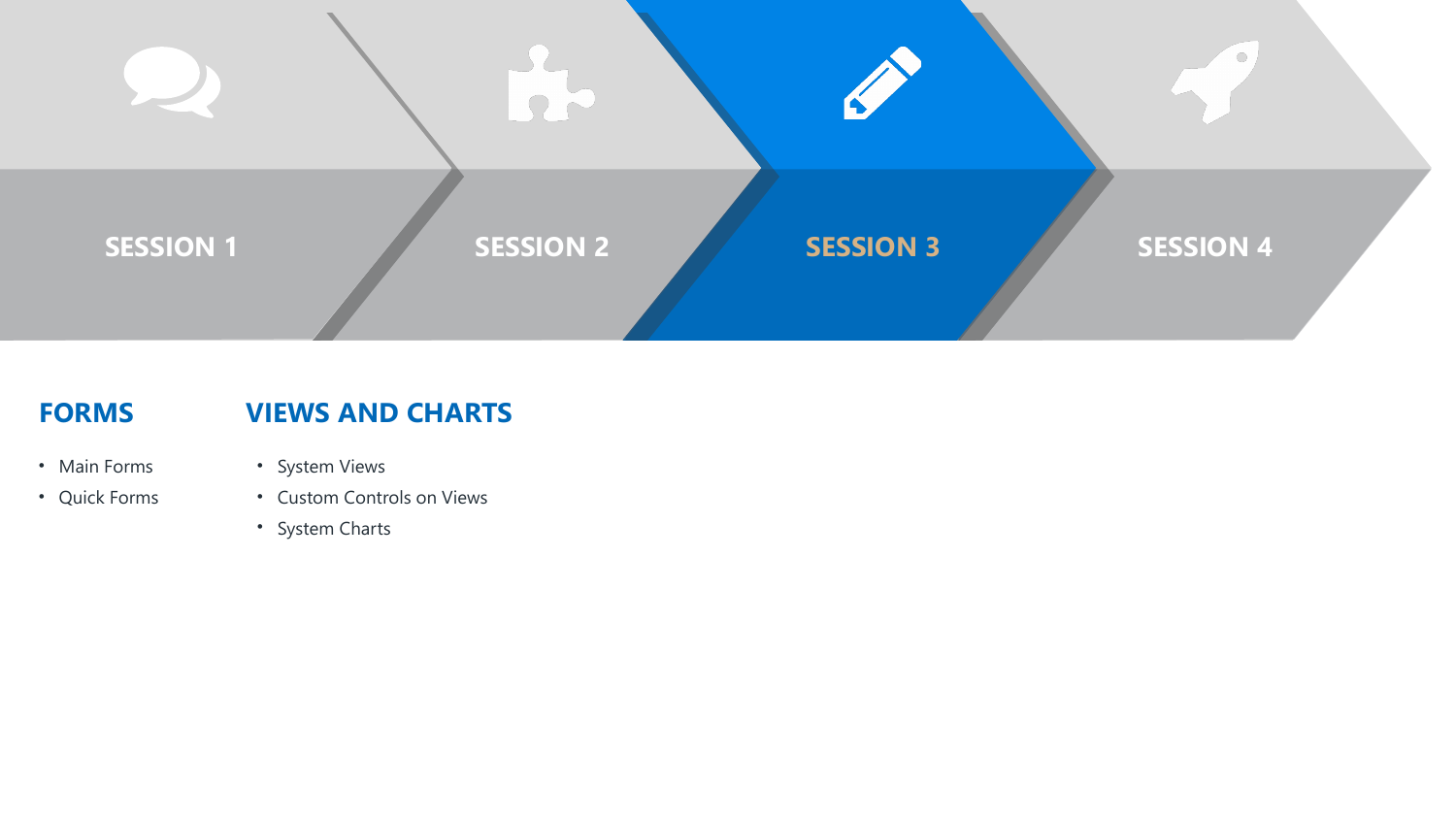

#### **DASHBOARDS**

- System Dashboard Features
- Classic Dynamics Dashboards
- Interactive Experience Dashboards

### **MODEL-DRIVEN APPS**

- Security and Sharing Apps
- App Designer
- Sitemap Designer
- Customize the Ribbon/Command Bar

#### **ENVIRONMENTS**

- Types of Environments
- Environment Security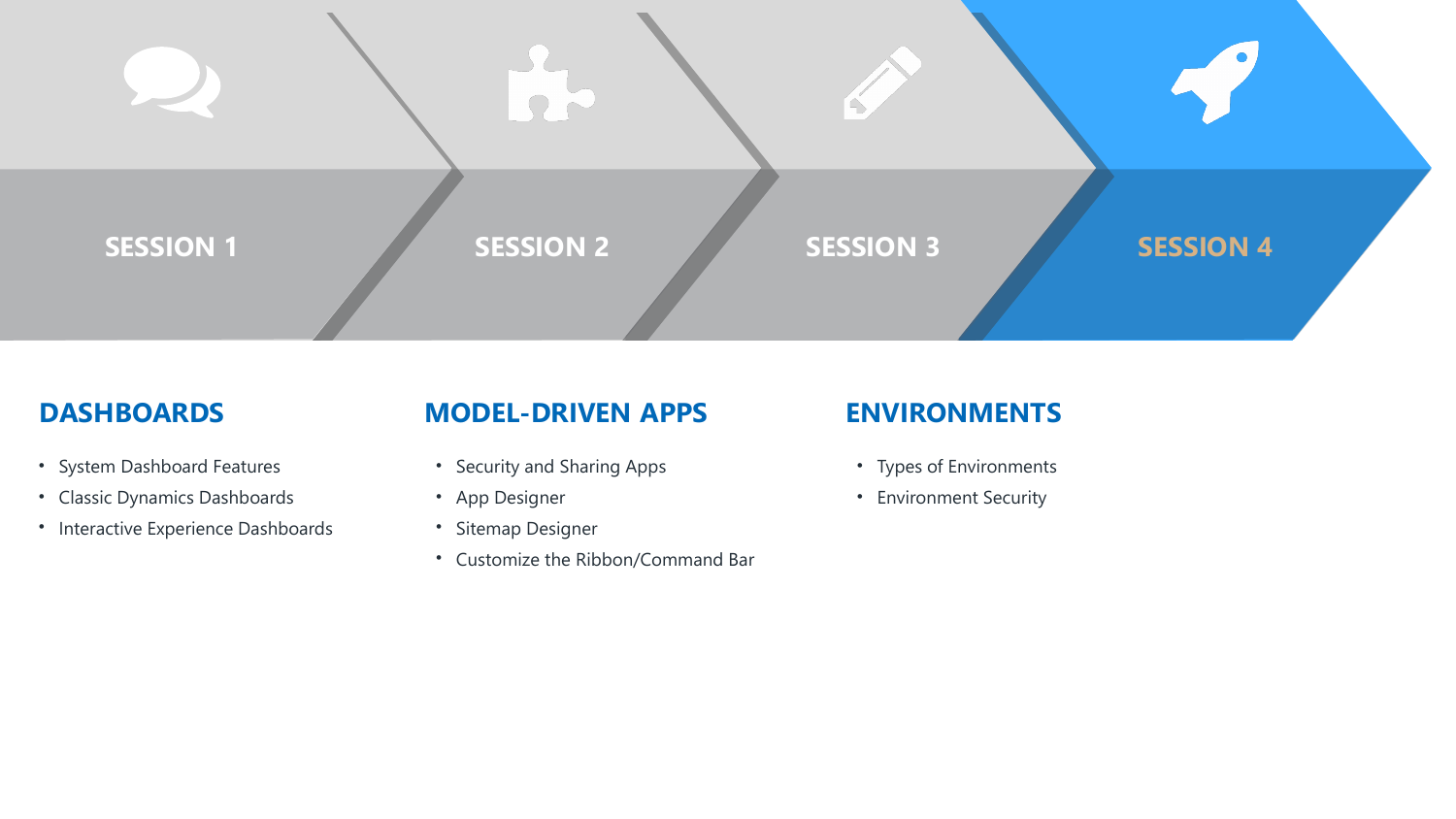# **Related Courses**

 $\bigcap$ 

### **Beyond Boot Camp**

- Boot Camp 400 Dataverse Processes
- Power Apps Canvas Apps for Beginners
- Power Automate Cloud Flows for Beginners
- Dynamics 365 Portals
- Developer Extending for Dynamics 365 & Power Platform

#### **Dynamics 365 Application Overviews**

- Dynamics 365 Sales
- Dynamics 365 Customer Service
- Dynamics 365 Field Service
- Dynamics 365 Marketing
- Dynamics 365 Project Operations Lite

### **Reporting Capabilities**

#### • Power BI for Beginners

• Power BI Intermediate